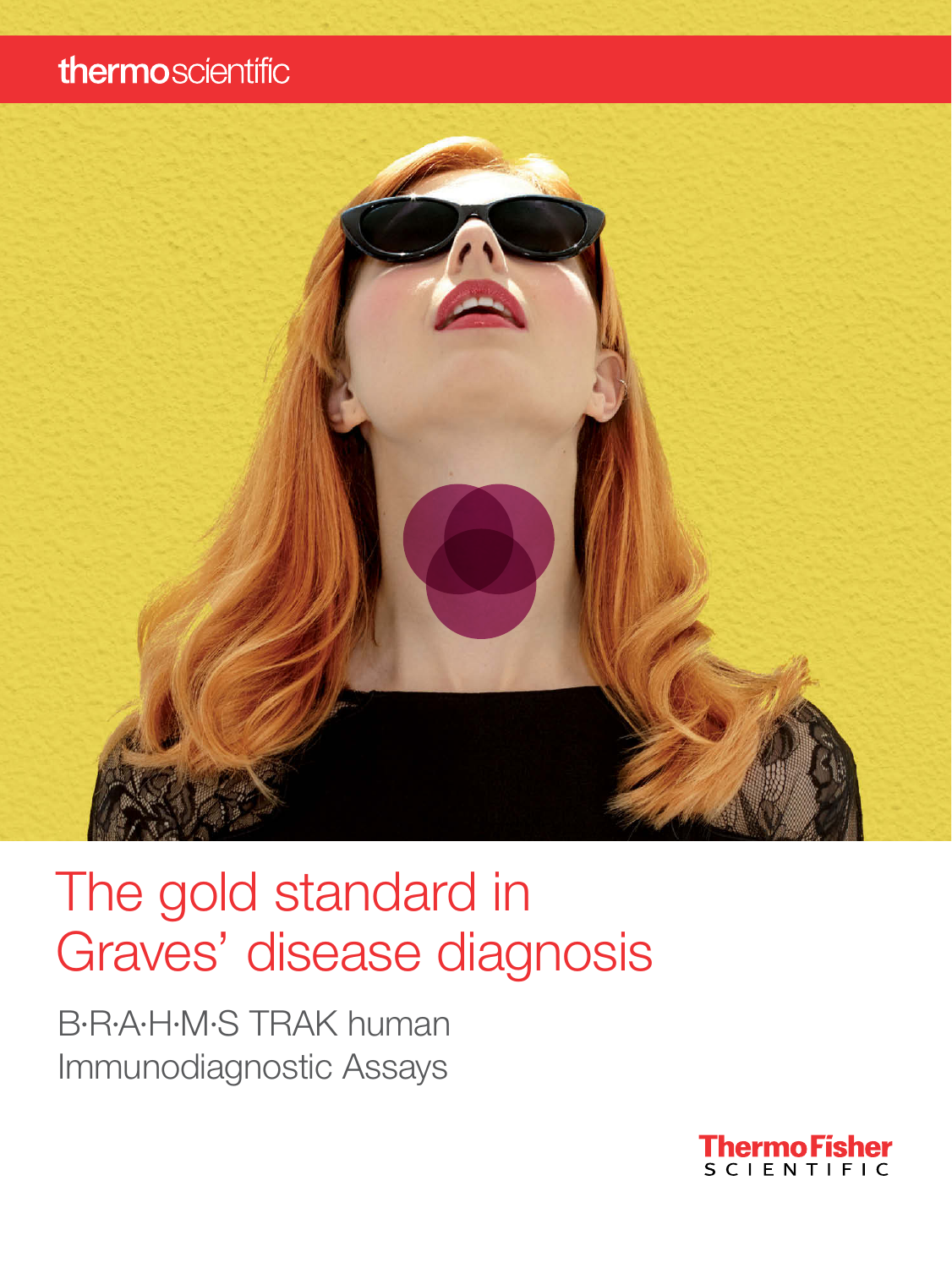# B·R·A·H·M·S TRAK human improves differential diagnosis

### Diagnostic dilemma

In most countries specific treatments are applied for Graves' disease and toxic multinodular goiter or disseminated autonomy. Making an accurate diagnosis is difficult, even for skilled clinicians and despite using a broad diagnostic spectrum.1

### Laboratory diagnostic approach

The availability of commercial assays using TSH receptors from porcine thyroid made it possible for the first time to routinely measure TSH receptor autoantibodies (TRAb).<sup>2</sup> With the introduction of the highly sensitive Thermo Scientific™ B·R·A·H·M·S™ TRAK human assay in 1999 using immobilized recombinant human TSH receptors a definite improvement for differential diagnosis of Graves' disease was achieved.3



### Case report from practice

52 year old woman, nervousness, no weight-loss, non-smoker, no eye-signs, pulse rate 80/min., thyroid clinically inconspicuous/slightly increased (29 mL), Tc scan inhomogeneous, uptake 10%, TSH <0.01 mIU/L

TRAK human 3 IU/L  $\triangleright$  Graves' disease  $\triangleright$  antithyroid drug therapy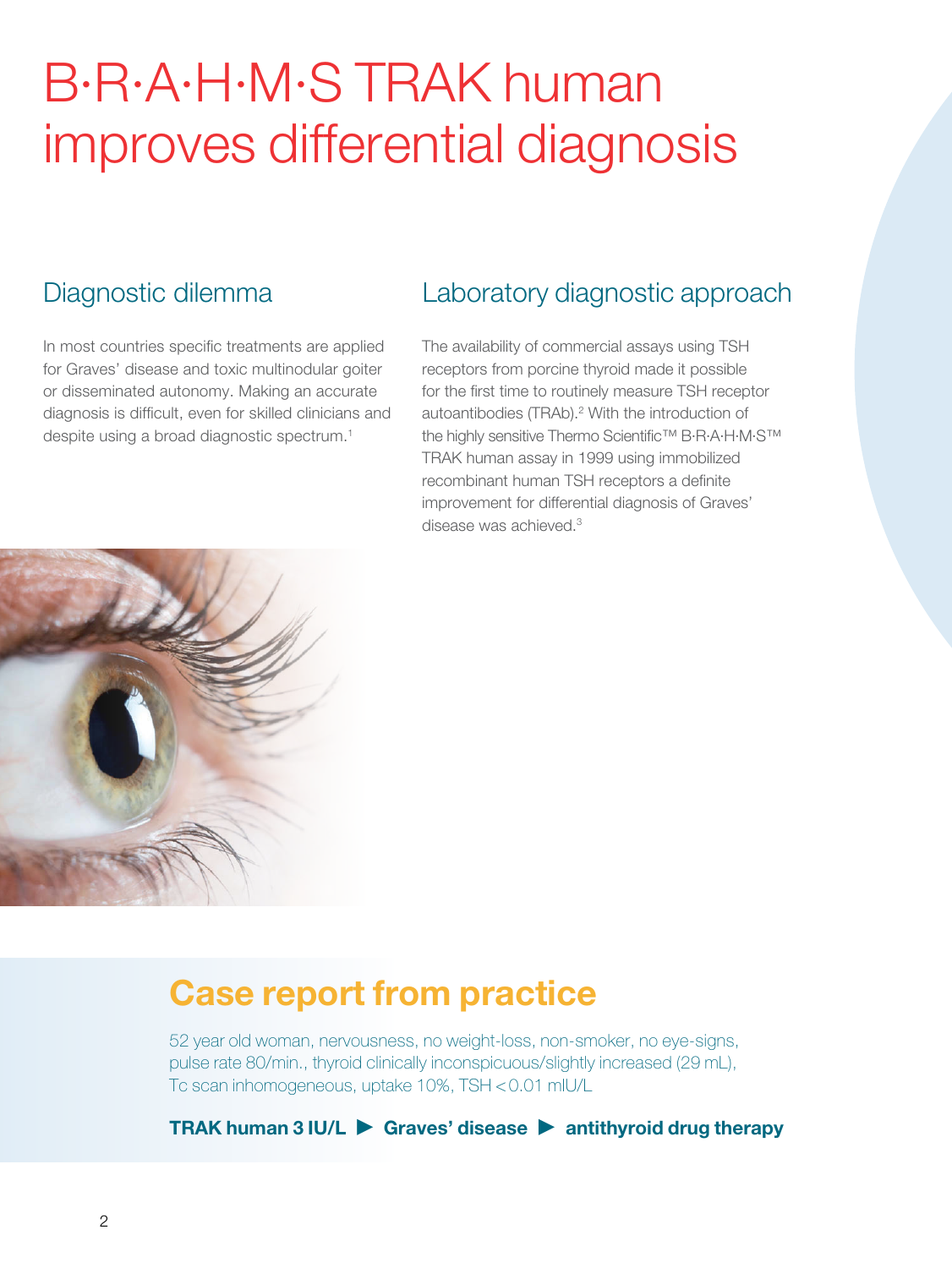

### Facts

This was shown by numerous published studies where nearly 2000 Graves' disease patients and controls were included.1,3,4-13 The excellent results – sensitivity  $>98\%$ , specificity almost 100% – in the group of untreated Graves' disease (n=855) 3,4,6-12 were confirmed by two further thyroid centers<sup>1,5</sup> (see Fig. 1).

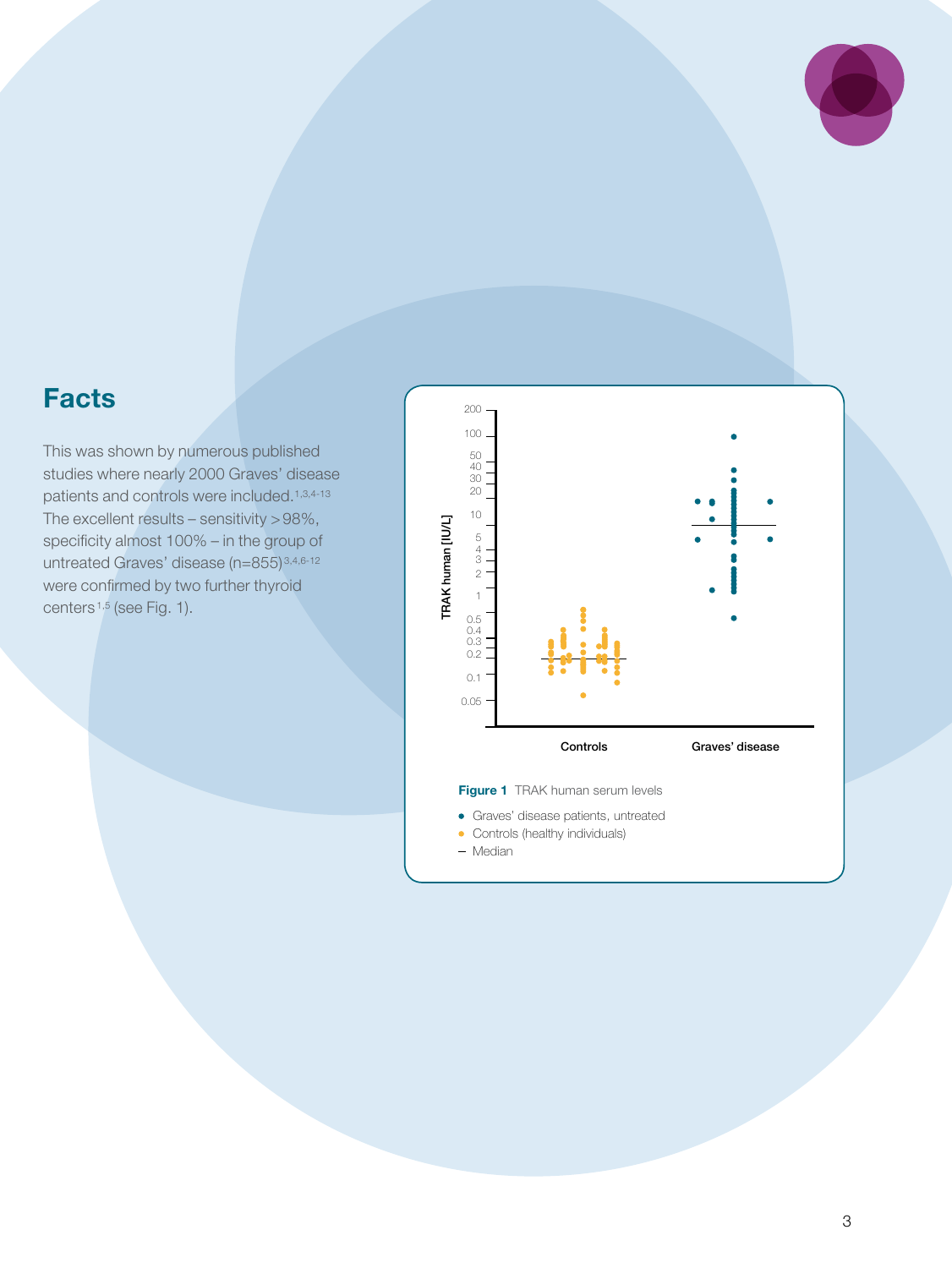# Clinical course after antithyroid drug therapy

# Relapse or remission?

### Therapeutic Dilemma 1

Only 30-50% of conventionally treated Graves' disease patients will remain in remission after withdrawal of antithyroid drugs, the other patients will relapse sooner or later and will need definite treatment (thyroidectomy or radiodine therapy). Therefore, an early classification is of major importance for physician and patient. Neither clinical symptoms nor euthyroidism are conclusive for this decision.

### Laboratory diagnostic approach

Earlier investigations – even when the highly sensitive TRAK human assay was used – have shown that TRAb titers will not predict relapse for the individual patient.<sup>3,11</sup> However, in these studies the same TRAK human cut off levels were used as for the **diagnostic assignment**, namely 1.5 IU/L. More recent studies revealed a reliable **prognostic value** of the TRAK human measurement by using higher cut offs.

NOTE: The following data were determined using the Thermo Scientific B·R·A·H·M·S TRAK human. The results should not be used with other assay systems.

### Case report from practice

23 year old woman, Graves' disease, 4 weeks after withdrawal of antithyroid drugs after a 12 months course, normal thyroid volume, non-smoker, TSH 0.4 mIU/L, no eye signs, subjectively free from symptoms

TRAK human 12 IU/L  $\triangleright$  strong probability for relapse  $\blacktriangleright$  thyroidectomy recommended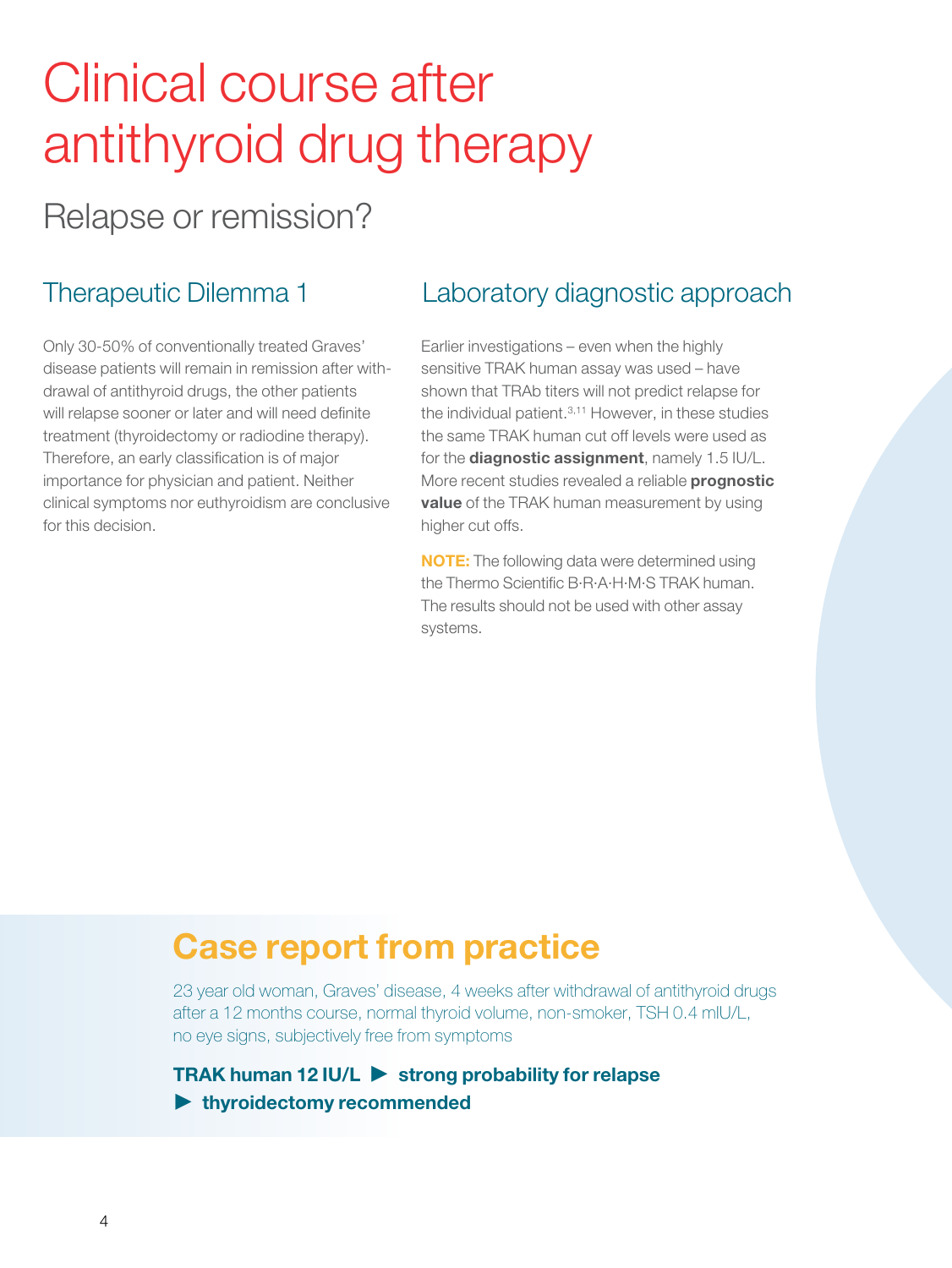

### Facts

Schott 16,17,18 and Quadbeck 14,15 demonstrated that TRAK human levels above 10 IU/L as early as 6-12 months of antithyroid drug therapy forecast a relapse with high significance (see Fig. 2).<sup>16</sup> The positive predictive value was found to be 96.4%.16 The differentiation between stimulating and blocking TSHR autoantibodies by bioassays was of no additional value for the prognosis.<sup>17</sup>

In another group of patients an "end of treatment cut off" (18-42 months) TRAK human of 3.85 IU/L had a prognostic value for relapse with a sensitivity of 85.3% (specificity 96.5%).5

However, all three authors stated that TRAK human titers below these cut offs have no prognostic value for remission of Graves' disease.



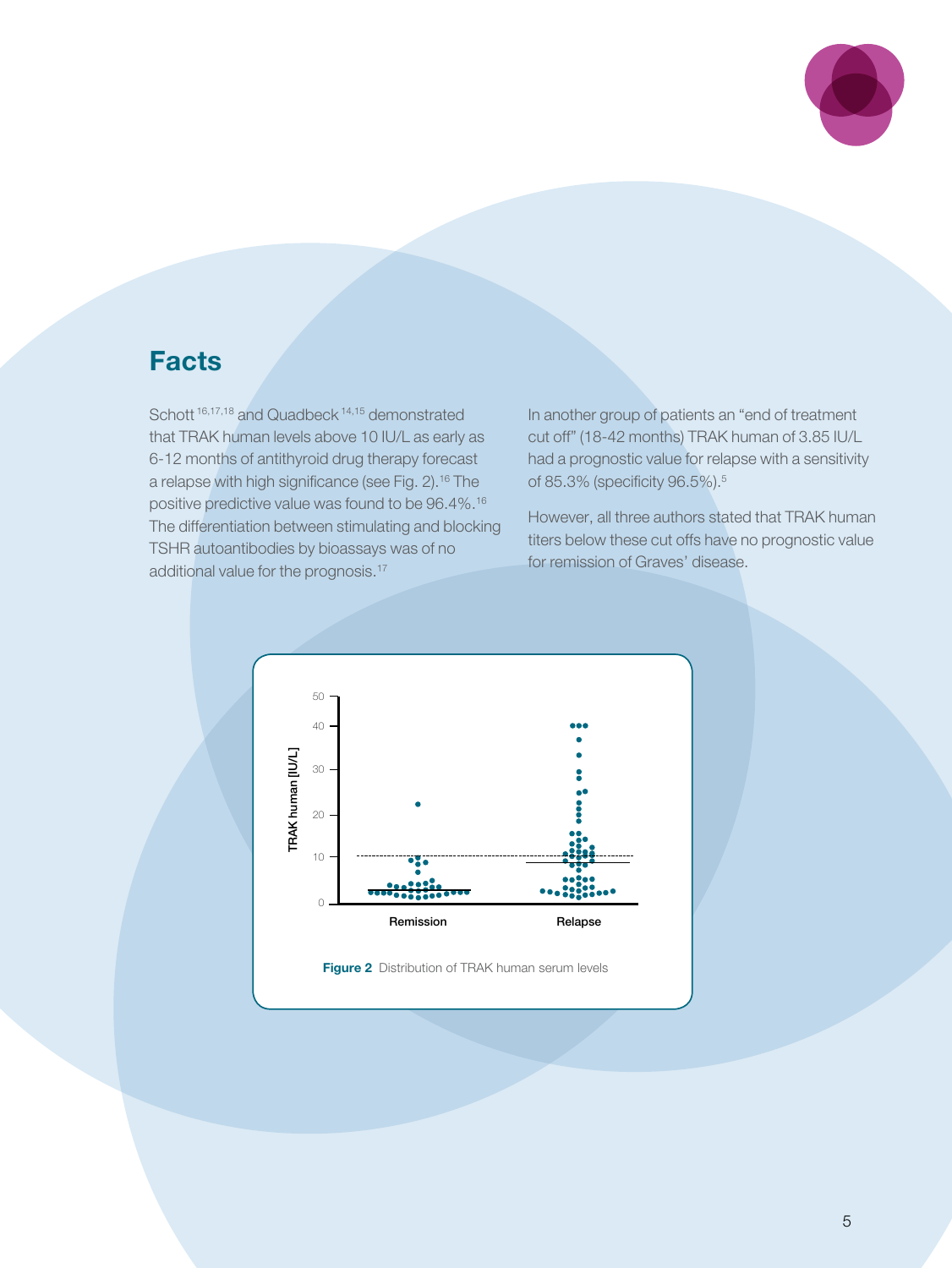# Graves' Ophthalmopathy (GO)

# Mild or severe course to be expected?

#### Therapeutic Dilemma 2

The reliable prognosis of severity and course of GO on the basis of the various known risk factors (goiter size, smoking, severity of hyperthyroidism, age) is still difficult. More than 50% of patients improve with thyreostatic therapy alone whilst patients with a severe course of GO need additional treatment of their eye disease with steroids and irradiation if necessary. Is it possible to predict the course of the GO for the individual patient?

### Laboratory diagnostic approach

Eckstein et al. were investigating the correlation of TRAK human serum levels and the course of GO during the first 2 years after GO onset, and could show that TRAK human titers are associated with the severity of GO.19,20

Follow up measurements of TRAK human allow in half of the patients assessment of the prognosis of GO and therefore contribute to the disease management.



### Case report from practice

63 year old woman, heavy smoker, Graves' disease, 6 months ATDT, now euthyroid, thyroid enlarged (43 mL), eye signs for 4 months, still edema, still impaired eye motility, significant improvement after steroids, no relapse

TRAK human 16 IU/L. Wait and see or continuation of therapy? Further treatment since patient is still at risk to develop severe course of GO!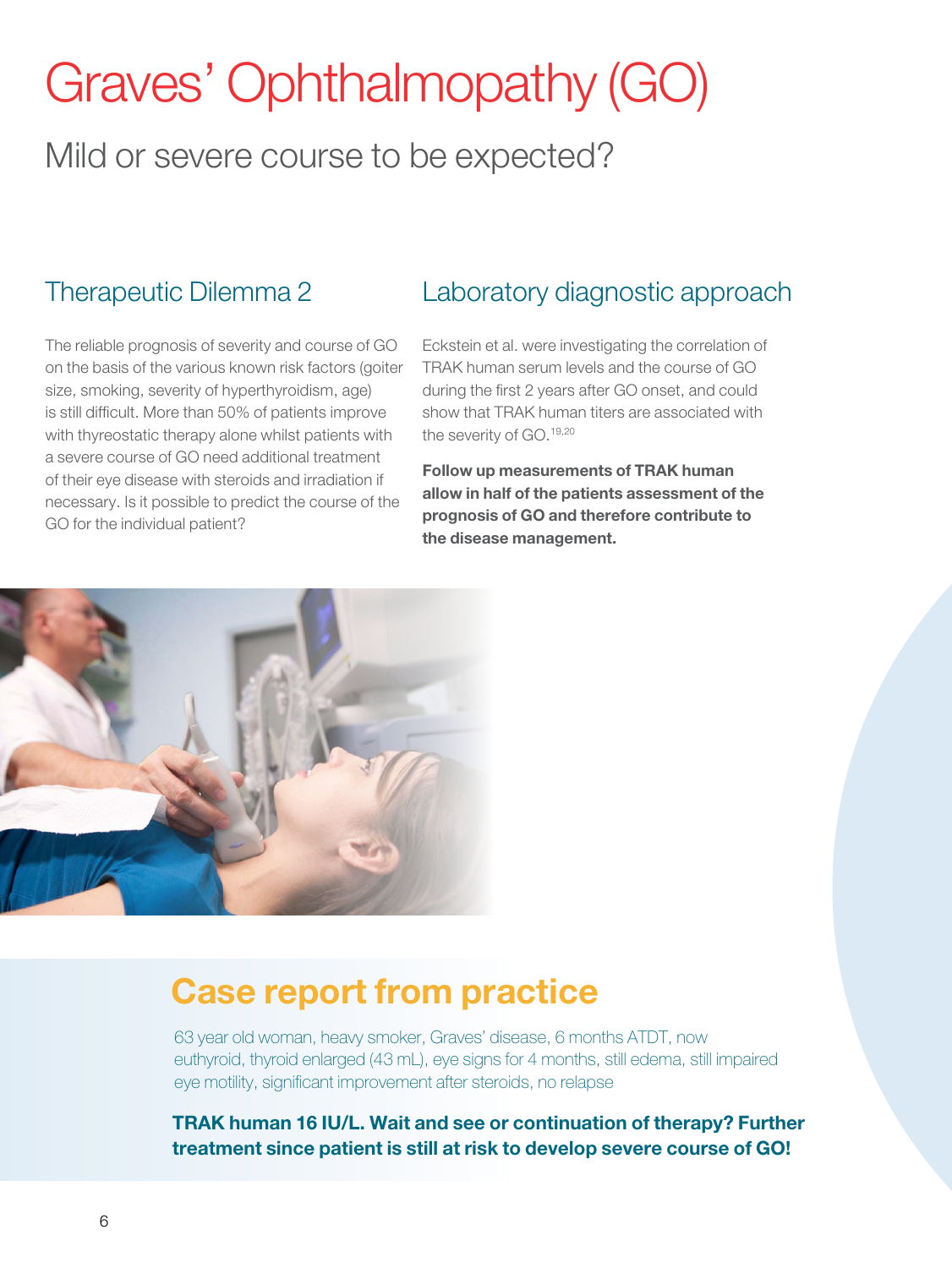

### **Facts**

The differences in TRAK human serum levels between patients with mild and severe course of GO were substantial enough (see Fig. 3) to define cut off levels (see Table 1) over the entire course of the disease by ROC plot analysis. Values below or higher certain cut offs were associated with either a mild or severe course of GO (specificity 90%).



Figure 3 TRAK human serum levels for **multiple of the set of severe GO** 

| Time point:<br><b>Months after GO</b><br>onset | <b>TRAK human</b><br>cut off [IU/L] for<br>prediction of a<br>mild course | <b>Odds ratios</b> | <b>TRAK human</b><br>cut off [IU/L] for<br>prediction of a<br>severe course | <b>Odds ratios</b> |
|------------------------------------------------|---------------------------------------------------------------------------|--------------------|-----------------------------------------------------------------------------|--------------------|
| $1 - 4$                                        | 5.7                                                                       | 13.9               | No prediction                                                               |                    |
| $5 - 8$                                        | 2.6                                                                       | 6.8                | 8.8                                                                         | 18.4               |
| $9 - 12$                                       | 1.5                                                                       | 3.7                | 5.1                                                                         | 16.9               |
| 13-16                                          | 1.5                                                                       | 15.6               | 4.8                                                                         | 14.3               |
| $17 - 20$                                      | 1.5                                                                       | 2.3                | 2.8                                                                         | 31.1               |
| $21 - 24$                                      | 1.5                                                                       | 14.7               | 2.8                                                                         | 8.7                |

Table 1 TRAK cut off values for the prediction of mild and severe GO